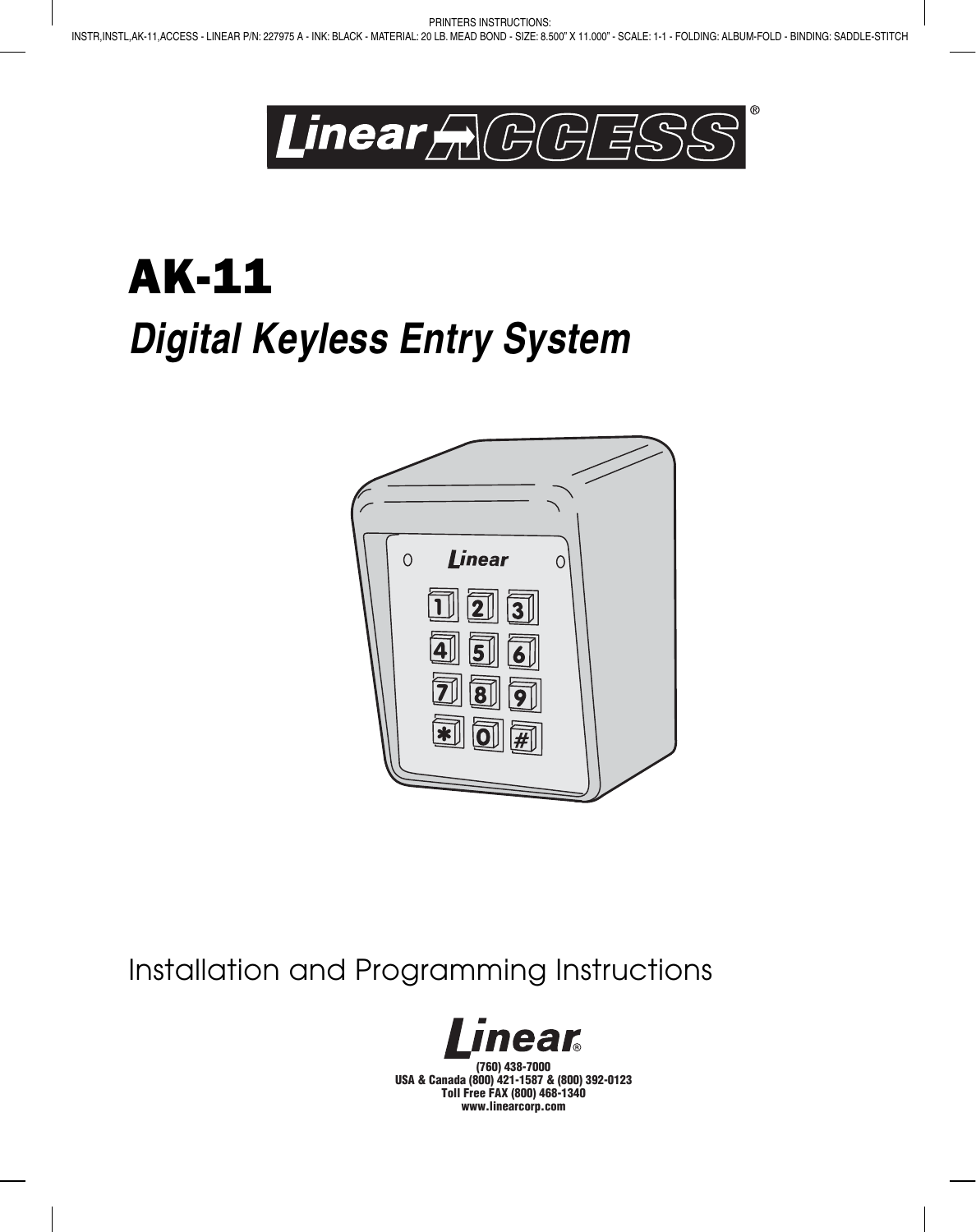### *CONTENTS*

| MANAGER'S ENTRY CODE LOG 11 |  |  |  |  |  |  |  |
|-----------------------------|--|--|--|--|--|--|--|
|                             |  |  |  |  |  |  |  |
|                             |  |  |  |  |  |  |  |

# *INTRODUCTION*

Linear's AK-11 is a digital keyless entry system designed for access control applications. The keypad is housed in a rugged cast aluminum enclosure that can be mounted to a pedestal or bolted directly to a wall. The die-cast keys have bright, easy-to-read yellow graphics.

Up to 480 entry codes, from 1 to 6 digits in length, can be programmed. They can activate either, or both, of the relay outputs. Relay #1 has a 5 Amp capacity. Relay #2 has a 1 Amp capacity.

Two LED indicators show the status of the entry system. The left LED lights red to indicate power, then turns green when access is granted. The right LED lights yellow when the keypad is in "lockout" condition (from too many incorrect code entries). The keypad's courtesy light can be always off, always on or be programmed to illuminate from 1-4 minutes after any keypress (default 2 minutes). An internal sounder beeps when each key is pressed.

The DOOR SENSE/INHIBIT input can be used two ways. If programmed for "door sense", a switch on the door detects forced entry or door ajar situations. If programmed for "inhibit", the input can be wired to a "service" switch or automatic timer that will disable the Relay #1 when required.

The REQUEST-TO-ENTER input can be wired to a pushbutton or fire access keyswitch to provide codeless entry for authorized personnel. The "anti-passback" feature prevents using the same code twice before the programmed time elapses.

The ALARM SHUNT output activates when access is granted. This output can be wired to shunt alarm contacts on the access door/gate to prevent triggering of an alarm when authorized access occurs.

Two solid state outputs, capable of switching 100 mA to common, are programmable to signal forced entry, door ajar, lockout, alarm circuit shunting, request-to-enter, and keypad active conditions.

The AK-11 is powered from a 12-24 Volt AC or DC source. Power can be obtained from the access device or a separate power supply. The EEPROM memory retains all entry codes and programming, even without power.

# *SPECIFICATIONS*

MECHANICAL

Case dimensions: 4.00" W x 5.50" H x 3.00" D

#### **ELECTRICAL**

Voltage: 12-24 Volts AC or DC Current: 10 mA typical, 150 mA maximum Outputs: Relay #1 Form "C" 5 Amps @ 24 Volts maximum Relay #2 Form "C" 1 Amp @ 24 Volts maximum Solid state outputs (Outputs #3 & #4) Short-to-common 100 mA @ 24 VDC maximum

#### **ENVIRONMENTAL**

Temperature: -22°F to 149°F (-30°C to 65°C) Humidity: 5% to 95% non-condensing

# *FEATURES*

- ✓ KEYPAD PROGRAMMABLE
- ✓ 480 ENTRY CODE CAPACITY
- ✓ 1-6 DIGIT ENTRY CODE LENGTH
- ✓ 4 INDEPENDENT OUTPUTS (TIMED/TOGGLED)
- ✓ 4 INDEPENDENT TIMERS
- ✓ EACH ENTRY CODE CAN BE PROGRAMMED TO ACTIVATE EITHER OR BOTH RELAYS
- ✓ RELAY CONTACTS ARE FORM "C" (N.O. & N.C)
- ✓ SOLID STATE OUTPUTS ARE OPEN COLLECTOR (SWITCH-TO-COMMON)
- ✓ TWO LED INDICATORS
- ✓ COURTESY LAMP
- ✓ PIEZO SOUNDER
- ✓ TIMED ANTI-PASSBACK (LAST 3 VALID ENTRIES)
- ✓ KEYPAD LOCKOUT
- ✓ TACTILE KEY FEEL
- ✓ DOOR SENSE INPUT
- ✓ INHIBIT INPUT
- ✓ REQUEST-TO-ENTER INPUT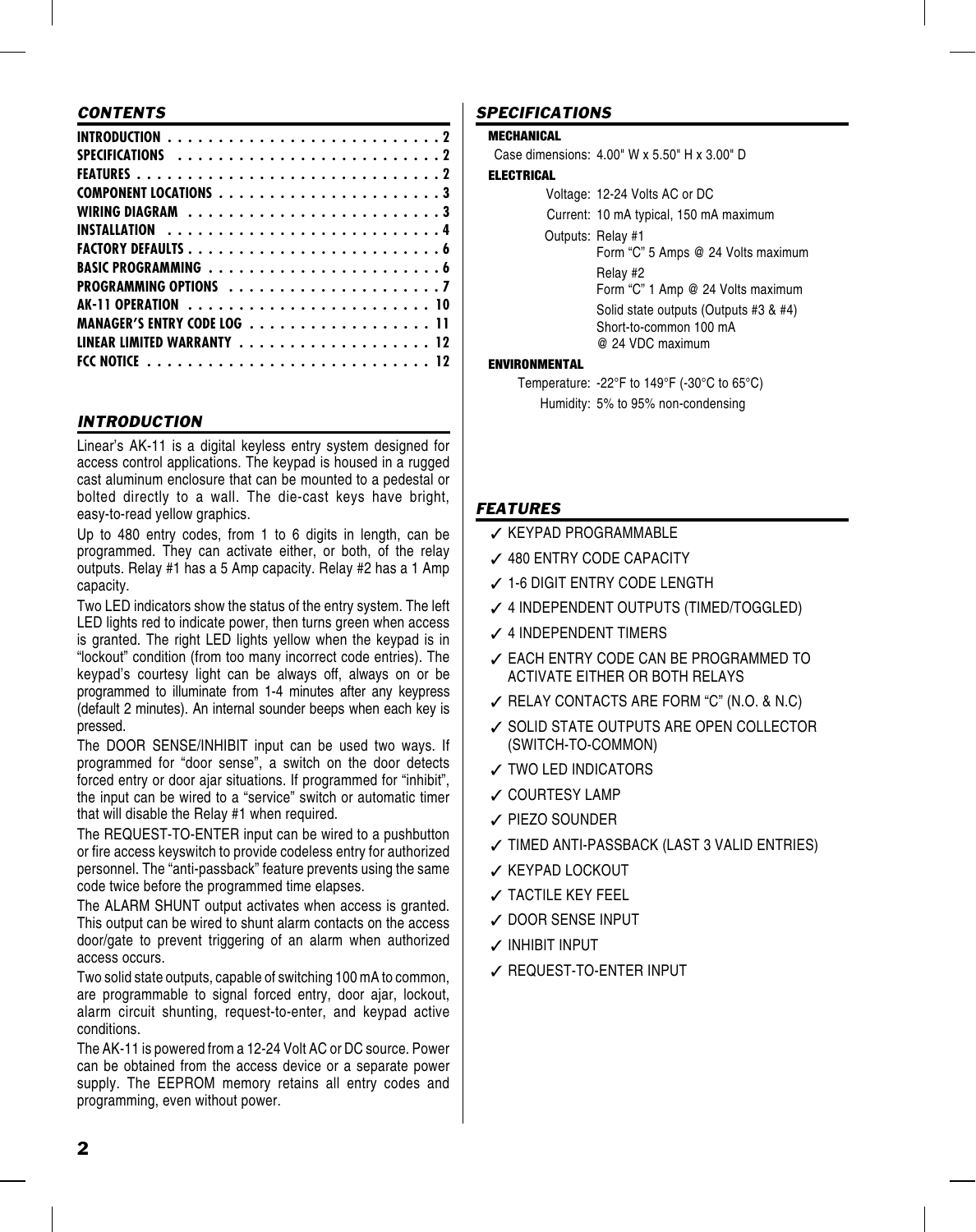# *COMPONENT LOCATIONS*



*Figure 1. Component Locations*

#### *WIRING DIAGRAM*



*Figure 2. Wiring Diagram*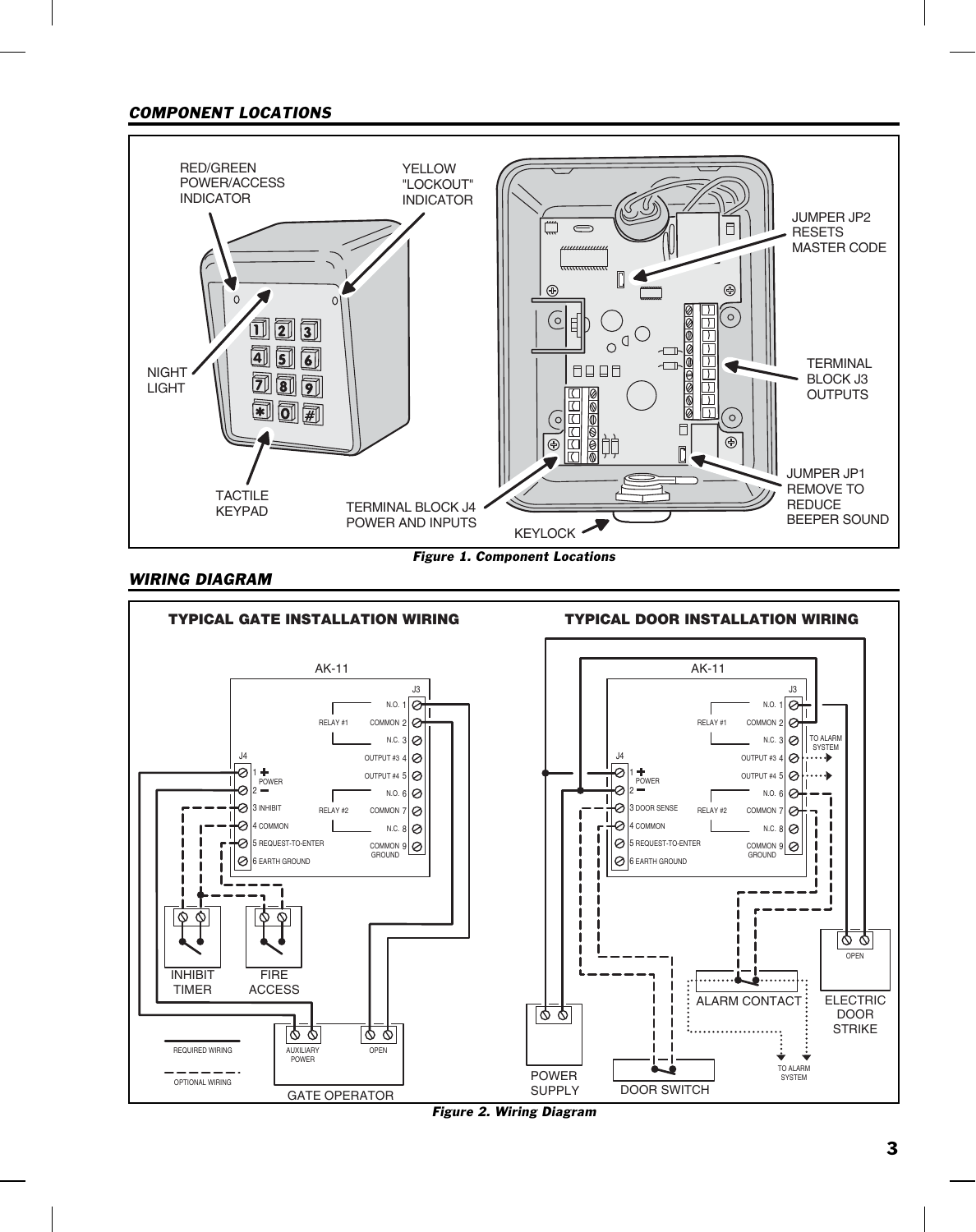# *INSTALLATION*

To avoid damage to the unit from static discharges, connect the EARTH GROUND terminal to a good earth grounding point. Suggested wiring size is 18 AWG for earth ground and power (up to 500 feet of 18 AWG wire can be run for power, use larger wire for longer runs). Use 22 AWG or larger (depending on the load) for all other connections.

✦ *CAUTION: If the unit is AC powered, and one side of the power transformer secondary is connected to earth ground, connect the grounded side to the "-" power terminal of the unit.*

Select a location for the keypad. For door access control installations, mount the keypad near the controlled door. For gate control installations, mount the keypad in clear view of the gate, but far enough from the gate so the user cannot touch the gate from the keypad.



★ *WARNING: TO AVOID SERIOUS INJURY OR DEATH, MAKE SURE THAT THE UNIT IS FAR ENOUGH FROM THE GATE SO THAT THE USER CANNOT TOUCH THE GATE WHILE OPERATING THE KEYPAD. HOWEVER, THE GATE MUST BE FULLY VISIBLE FROM THE KEYPAD.*

#### *Pedestal Mounting*

The AK-11 keypad can be mounted on a standard pedestal.

 $\Box$  Use four security bolts and locking nuts to secure the keypad's backplate to the pedestal (see Figure 3).

#### *Wall Mounting*

The AK-11 keypad can be mounted directly to a wall or flat surface.

- $\Box$  Use the appropriate fasteners to secure the keypad's backplate to the mounting surface.
- $\Box$  When mounting the keypad to a concrete wall, use concrete wedge anchors or molly anchors (see Figure 4).





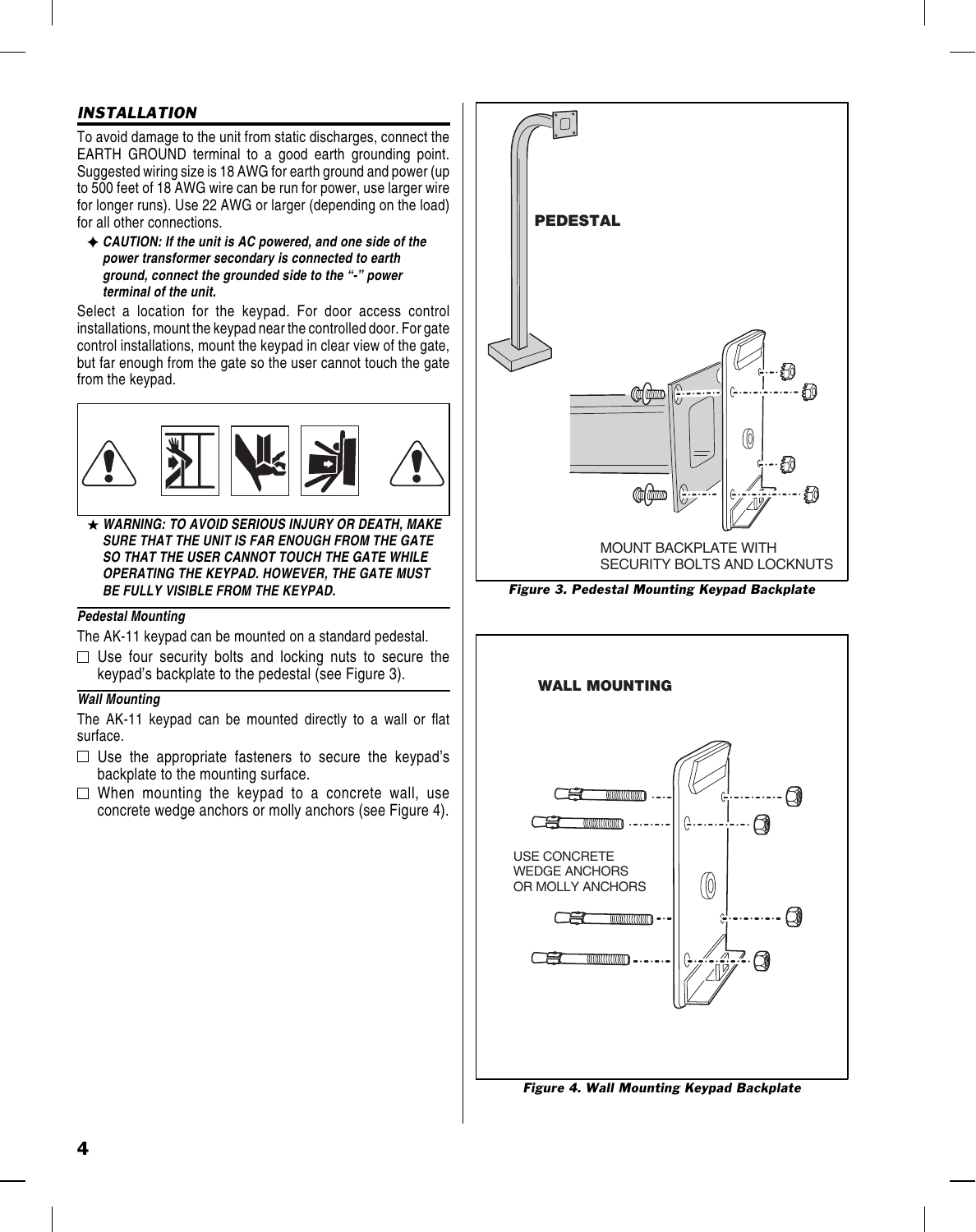#### *Gate Control*

- $\Box$  Route four wires between the gate and the keypad (two for power, two for control).
- $\Box$  Connect the gate operator's auxiliary or radio power output terminals to the keypads POWER input terminals (observe wiring polarity).
- $\Box$  Connect the gate operator's OPEN terminals to the keypad's Relay #1 COMMON & N.O. terminals.

☞*NOTE: For operator wiring specifics, refer to the gate operator's wiring diagram.*

- $\Box$  If a request-to-enter pushbutton or fire access keyswitch is going to be used, route two wires from the keypad to the normally open switch. Connect the wires to the normally open switch and to the keypad's REQUEST-TO-ENTER and COMMON terminals.
- $\Box$  If an inhibit switch or timer is going to be used, route two wires from the keypad to the inhibit switch or timer relay. Connect the inhibit switch/timer terminals to the keypad's INHIBIT and COMMON terminals.
- ☞*NOTE: If the INHIBIT input is going to be used, it must be programmed to select that input type. See the Programming Options section of this manual.*

#### *Door Control*

- $\Box$  Install a low voltage electric door strike for unlocking the door.
- $\Box$  Choose a location for the power supply or transformer.
- $\Box$  Route two wires between the power supply and the keypad. Connect the power supply's output terminals to the keypad's POWER input terminals (observe wiring polarity).
- $\Box$  Route two wires between the door strike and the keypad. Connect one of the door strike wires to the keypad's Relay #1 N.O. terminal. Connect the other door strike wire to the keypad's POWER **+** terminal. Connect a wire between the keypad's POWER **-** terminal and the Relay #1 COMMON terminal.
- $\Box$  If a request-to-enter pushbutton or fire access keyswitch is going to be used, route two wires from the keypad to the normally open switch. Connect the wires to the normally open switch and to the keypad's REQUEST-TO-ENTER and COMMON terminals.
- $\Box$  To use the door sense feature to detect forced entry or door ajar conditions, install a normally closed door switch on the door and route two wires from the switch to the keypad. Connect the door switch to the keypad's DOOR SENSE and COMMON terminals.
- $\Box$  If an inhibit switch or timer is going to be used, route two wires from the switch or timer to the keypad. Connect the inhibit switch/timer terminals to the keypad's INHIBIT and COMMON terminals.



*Figure 5. Gate Installation*





*Figure 6. Door Installation*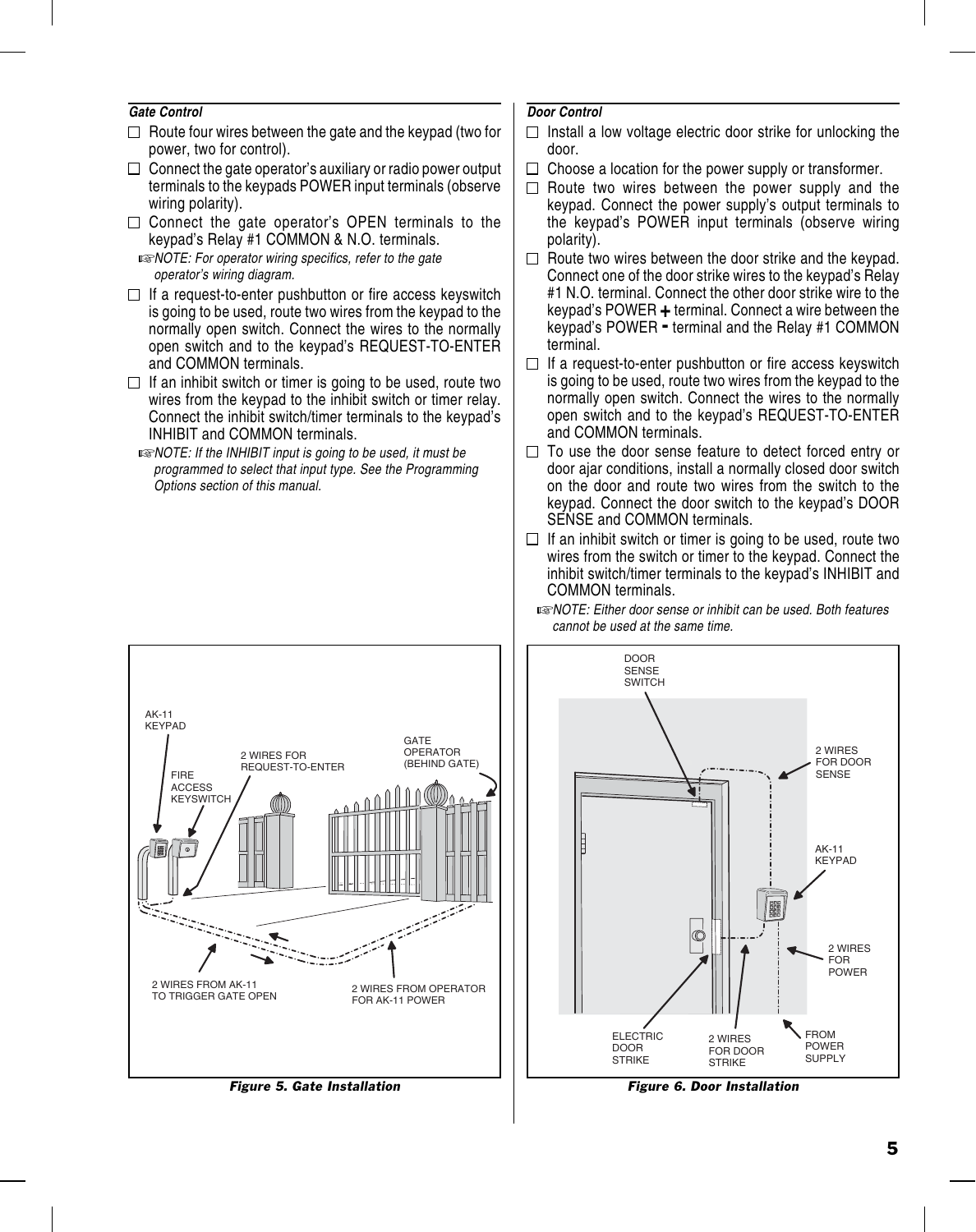# *FACTORY DEFAULTS*

| MASTER PROGRAMMING CODE123456                |
|----------------------------------------------|
| ENTRY CODE LENGTH  4 DIGITS                  |
| REQUEST-TO-ENTER OUTPUT  RELAY #1            |
| ALARM SHUNT OUTPUTDISABLED                   |
| FORCED ENTRY OUTPUT OUTPUT #3                |
| DOOR AJAR OUTPUT OUTPUT #4                   |
| RELAY #1 ON TIME  2 SECONDS                  |
| RELAY #2 ON TIME  2 SECONDS                  |
| SOLID STATE OUTPUT #3 ON TIME  2 SECONDS     |
| SOLID STATE OUTPUT #4 ON TIME  2 SECONDS     |
| DOOR SENSE/INHIBIT INPUT DOOR SENSE          |
| KEYPAD LOCKOUT OUTPUT DISABLED               |
| KEYPAD ACTIVE OUTPUT DISABLED                |
| DOWNLIGHT ON-TIME2 MINUTES                   |
| BEEPER SOUNDS WHEN KEY PRESSED  YES          |
| BEEPER SOUNDS DURING RELAY #1  NO            |
| BEEPER SOUNDS DURING RELAY #2  NO            |
| BEEPER SOUNDS DURING OUTPUT #3 NO            |
| BEEPER SOUNDS DURING OUTPUT #4. NO           |
| KEYPAD LOCKOUT COUNT  3 TRIES BEFORE LOCKOUT |
| ANTI-PASSBACK TIME  NO ANTI-PASSBACK         |

# *BASIC PROGRAMMING*

When the AK-11 is in programming mode, both LEDs will turn off until programming begins. After a programming option number is entered the yellow LED will blink. This indicates that the AK-11 is ready to accept the new programming data. After the new data entry is complete, the green LED will light while the data is being stored. The red LED will light if any programming data is entered incorrectly, and the command will have to be fully re-entered.

### Entering Programming Mode

The 6-digit Master Programming Code (default = 123456) is used to enter Programming Mode.

# Press: # 9 # Master Code

*Master Code = the current 6-digit Master Programming Code*

#### Exiting Programming Mode

**Press:**  $* * #$ <br>The red LED will light when Programming Mode is exited. ☞*NOTE: The AK-11 will automatically exit Programming Mode after two minutes of inactivity.*

### Re-entering a Command After a Mistake

If the red LED lights, indicating an incorrect entry, or a wrong key is pressed during programming, to clear the keypad and re-enter the command:

# Press: **\*** 9 #

#### Setting Entry Code Length Default: 4 digits

# Press:  $03 #$  Length  $#$

*Length = 1 - 6 for entry code length*

☞*NOTE: If the Entry Code Length is going to be changed from the factory default of four digits, make this change first, before programming any entry codes.*

#### Adding a New Entry Code

# Press: 0 1 # Code # Code # Action #

*Code = The new entry code: 1-999999, depending on code length Action = Relay output entry code will activate as follows:*

> *1 = Relay #1, timed open 2 = Relay #2, timed open 3 = Both Relays, timed open 10 = Relay #1, toggled 20 = Relay #2, toggled 30 = Both Relays, toggled 12 = Relay #1 toggled; Relay #2, timed open 21 = Relay #1, timed open; Relay #2 toggled*

The yellow LED will flash quickly while the AK-11 searches its memory for available space and duplicate entries. The green LED will light when the new code is stored.

If the new entry code chosen is already being used for another entry code, the red LED will light. A new *unique* code needs to be entered.

☞*NOTE: Leading zeros (zeros before the code number, i.e. 0001) do not need to be entered when programming a new entry code. The AK-11 will internally add any zeros to fill all digits determined by the entry code length setting. Leading zeros will have to be entered by the user when entering their code to gain access.*

#### Erasing a Single Entry Code

# Press: 0 2 # Code # Code #

*Code = The entry code to delete.*

The yellow LED will flash quickly while the AK-11 searches its memory for the code to erase. The green LED will light when the code is erased.

#### Erasing All Entry Codes

★ *WARNING: Performing this command will remove all entry codes from the memory.*

# Press: 97 # 000000 # 000000 #

☞*NOTE: The green LED will light while the memory is being erased. This may take up to 15 seconds.*

#### Changing the 6-Digit Master Programming Code

# Press: 9 8 # Master Code # Master Code #

*Master Code = The new 6-digit Master Programming Code*

New master code: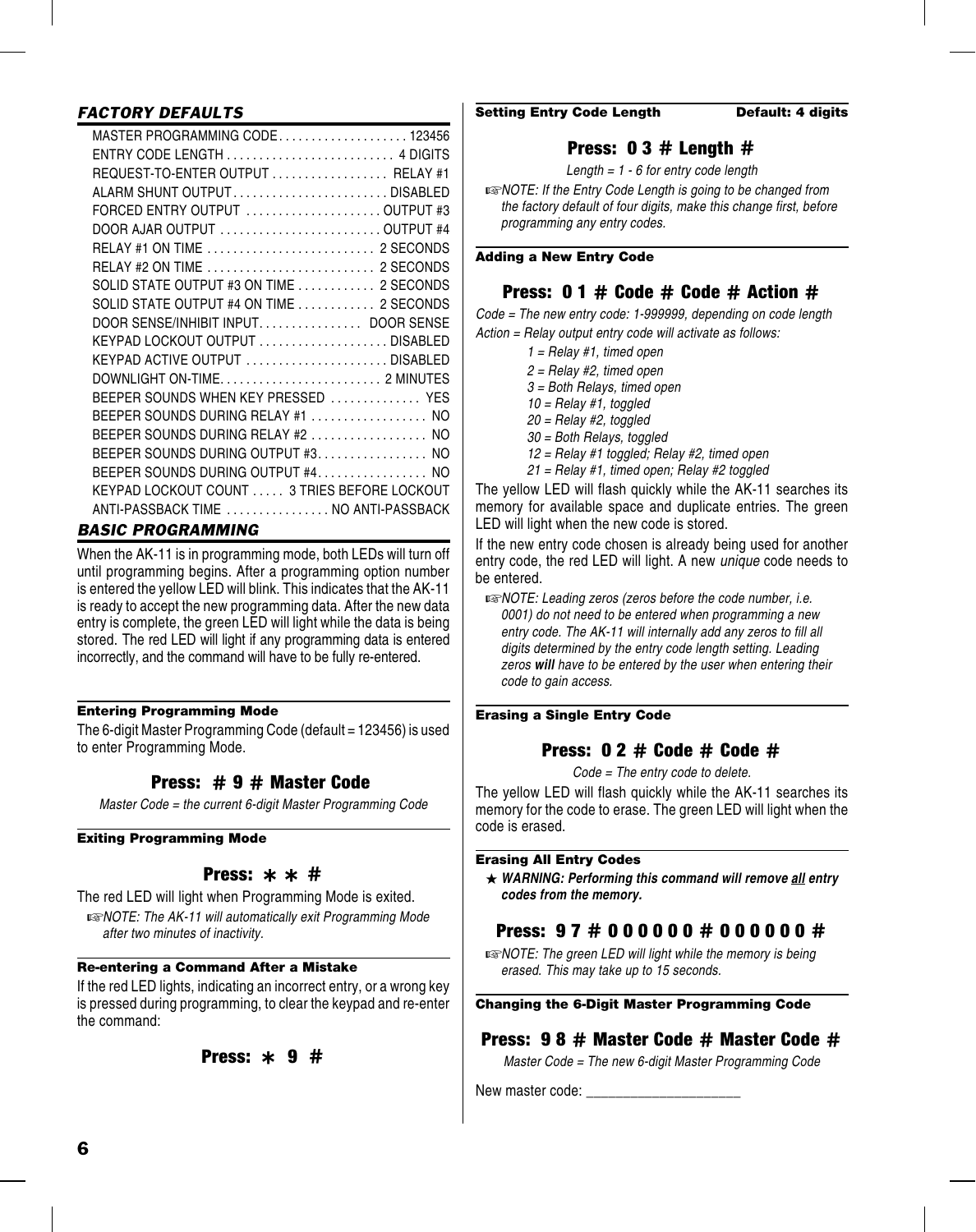#### Select Door Sense or Inhibit Input

#### Default: Door Sense

The input on terminal block J4, terminal #3 can be programmed for DOOR SENSE or INHIBIT.

# Press:  $10 \#$  Input  $#$

*Input = 1 for Inhibit, = 0 for Door Sense*

When programmed for DOOR SENSE, if an open condition on the input occurs *before* access is granted (with an entry code or with the request-to-enter input) a FORCED ENTRY output will occur. If an open condition remains *60 seconds after* a relay activation for access, a DOOR AJAR output will occur.

When programmed for INHIBIT, a closed condition on the input will prevent relay #1 from activating when access is requested (with an entry code). This mode is typically used with an external timer to disable the access device at certain times.

#### Select Forced Entry Output Default: Output #3

Sets which output activates if the Door Sense input opens before access is granted. This output is not timed.

# Press: 1 1  $\#$  Output  $\#$

*Output = Output to Activate (0-4) 1 = Relay #1 2 = Relay #2 3 = Output #3 4 = Output #4 0 = No Output*

#### Select Door Ajar Output Default: Output #4

Sets which output activates if the Door Sense input stays open after access is granted. This output is not timed.

# Press: 1 2  $\#$  Output  $\#$

*Output = Output to Activate (0-4) 1 = Relay #1 2 = Relay #2 3 = Output #3 4 = Output #4 0 = No Output*

#### Select Keypad Lockout Output Default: No Output

Sets which output activates when the keypad is "locked out" after too many incorrect entry code attempts. The lockout time is 60 seconds.

# Press:  $13 #$  Output  $#$

*Output = Output to Activate (0-4) 1 = Relay #1 2 = Relay #2 3 = Output #3 4 = Output #4 0 = No Output*

Select Keypad Active Output Default: No Output

Sets which output activates when any keys are pressed. This output is timed.

# Press: 1 4  $\#$  Output  $\#$

*Output = Output to Activate (0-4) 1 = Relay #1 2 = Relay #2 3 = Output #3 4 = Output #4 0 = No Output*

Select Alarm Shunt Output Default: No Output Sets which output activates during the time access is granted. (Use this output to shunt alarm contacts attached to the access door.) This

# Press:  $15 \#$  Output  $\#$

*Output = Output to Activate (0-4) 1 = Relay #1 2 = Relay #2 3 = Output #3, 4 = Output #4 0 = No Output*

#### Select Request-to-Enter Output Default: Relay #1

Sets which output activates when the Request-to-Enter input is grounded. This output remains activated for at least the length of time specified by the On-times for the relays or outputs. If the Request-to-Enter input continues to be grounded beyond the time specified by the On-times for the relays or outputs, the output will remain activated as long as the Request-to-Enter input remains grounded.

# Press: 1 6  $\#$  Output  $\#$

*Output = Output to Activate (0-4) 1 = Relay #1 2 = Relay #2 3 = Output #3 4 = Output #4 0 = No Output*

#### Relay #1 On-time Default: 2 Seconds

output may be timed or latched.

Sets the length of time Relay #1 activates when triggered.

# Press: 2 1 # Seconds #

*Seconds = Output time in seconds (0-60)*

Relay #2 On-time Default: 2 Seconds

Sets the length of time Relay #2 activates when triggered.

### Press: 2 2 # Seconds #

*Seconds = Output time in seconds (0-60)*

Solid-state Output #3 On-time Default: 2 Seconds Sets the length of time Output #3 activates when triggered.

### Press: 2 3 # Seconds #

*Seconds = Output time in seconds (0-60) 99 = Toggle mode*

Solid-state Output #4 On-time Default: 2 Seconds Sets the length of time Output #4 activates when triggered.

# Press: 2 4 # Seconds #

*Seconds = Output time in seconds (0-60) 99 = Toggle mode*

#### **Set Downlight On-Time Default: 2 Minutes**

Sets the time duration that the downlight remains on after a key press.

# Press: 2 5 # Duration #

*0 = Always off 1 = 1 minute 2 = 2 minutes 3 = 3 minutes 4 = 4 minutes 99 = Always on*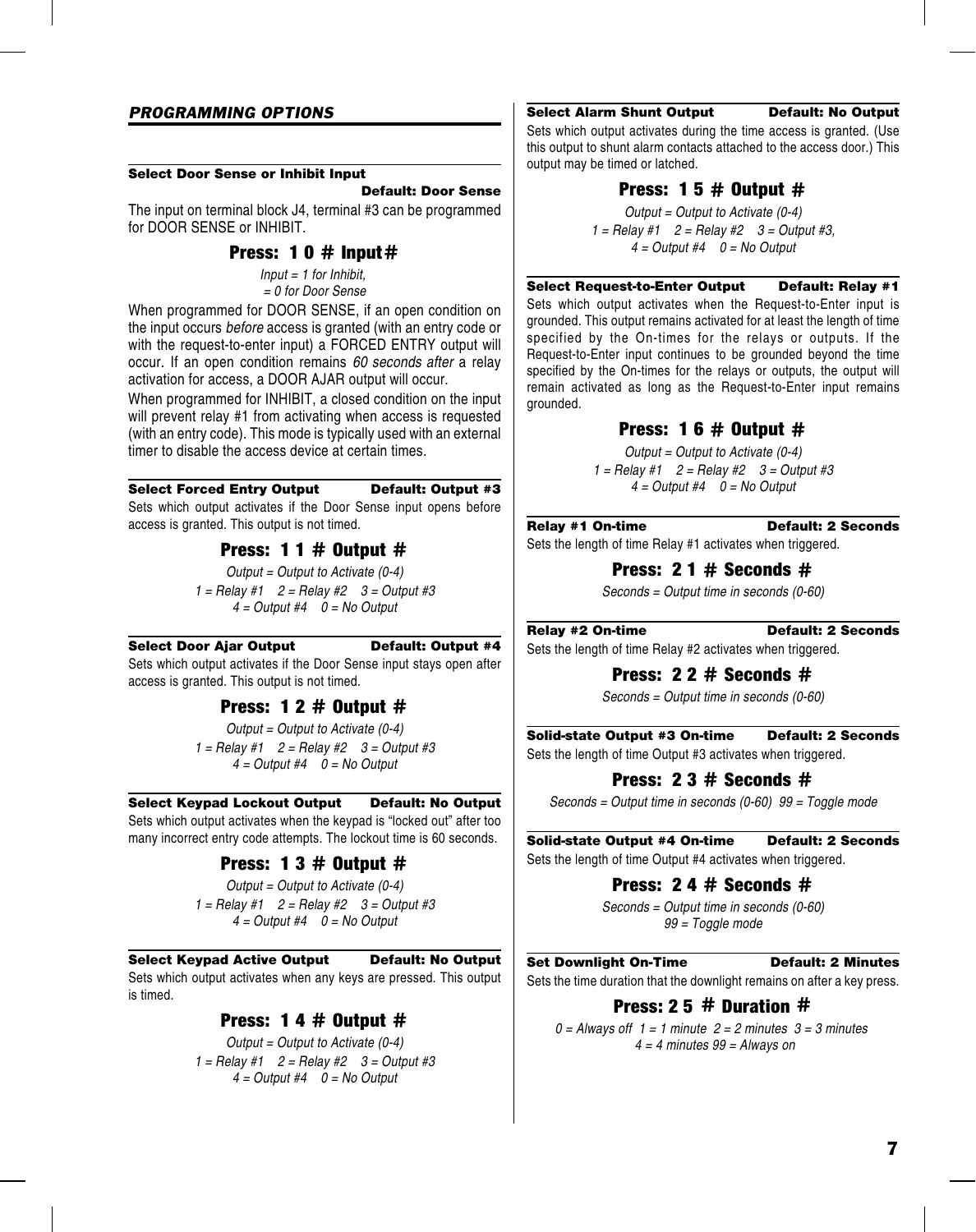#### Beep Sounds on Keystrokes Default: Yes

Selects whether or not the keypad beeps as each key is pressed.

## Press: 4 0 # Sound #

*Sound = 1 for Yes = 0 for No*

#### Beep Sounds During Relay #1 Default: No

Selects whether or not the keypad beeps during Relay #1 activation.

# Press: 4 1 # Sound #

*Sound = 1 for Yes = 0 for No*

#### Beep Sounds During Relay #2 Default: No

Selects whether or not the keypad beeps during Relay #2 activation.

# Press: 4 2 # Sound #

*Sound = 1 for Yes = 0 for No*

Beep Sounds During Output #3 Default: No Selects whether or not the keypad beeps during Output #3 activation.

# Press: 4 3 # Sound #

*Sound = 1 for Yes = 0 for No*

#### Beep Sounds During Output #4 Default: No

Selects whether or not the keypad beeps during Output #4 activation.

# Press: 4 4 # Sound #

*Sound = 1 for Yes = 0 for No*

#### Keypad Lockout Count **Default: 3 Tries**

Sets the number of incorrect entry code attempts allowed before the keypad "locks out".

# Press: 5 0 # Attempts #

*Attempts = Number of attempts before lockout (2-7)*

# Anti-passback Time Default: No Anti-passback

Sets the length of time an entry code will not function after it is used.

# Press:  $51 \#$  Minutes  $\#$

*Minutes = Time in Minutes (1-4) 0 = No Anti-passback*

# *Master Reset*

- ✦ *CAUTION: Performing a master reset will clear the entire memory of the AK-11 and return all programmable options to the factory default values. ALL ENTRY CODES WILL BE ERASED.*
- **STEP 1** Disconnect power from the keypad.
- **STEP 2** Press and hold down the  $\star$  and # keys.
- **STEP 3** Apply power to the keypad, continue holding the keys down until the red LED starts flashing.
- **STEP 4** Release the keys. The red and yellow LEDs will remain lit until the process is complete, then the yellow LED will go out.

#### *Resetting the Master Code*

- **STEP 1** Open the AK-11 case.
- **STEP 2** Locate jumper JP2. This jumper is used to reset the master code.
- **STEP 3** With power applied to the keypad, remove jumper JP2. The keypad will begin to beep, signaling that the code has been reset.
- **STEP 4** Replace jumper JP2.

THE MASTER PROGRAMMING CODE IS NOW 123456.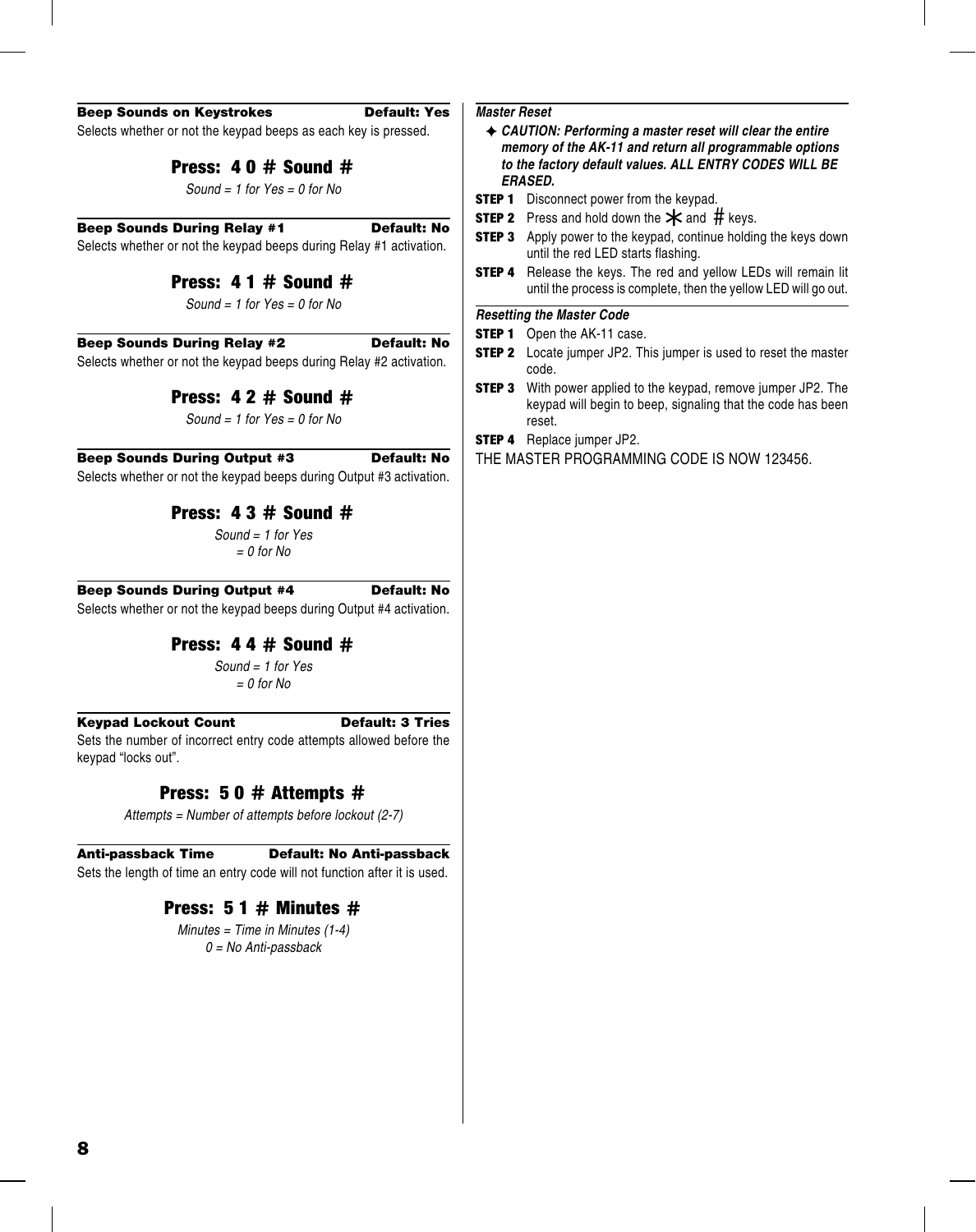#### *Solid State Outputs*

The two solid state outputs (Output #3 & Output #4) can be programmed to activate during various conditions. These outputs can be used to activate indicators or sounders. See Figure 7 for wiring examples using the solid state outputs.



### *Beeper Sound Level*

The keypad's beeper can be set to low or high level.

 $\Box$  If the keypad's beeper is too loud for the keypad's location, remove jumper JP1 (see Figure 8).



*Figure 8. Removing Beeper Jumper*

#### *Locking Keypad*

After the installation is complete. Lock the keypad using the keylock (see Figure 9).



*Figure 9. Locking the Keypad Case*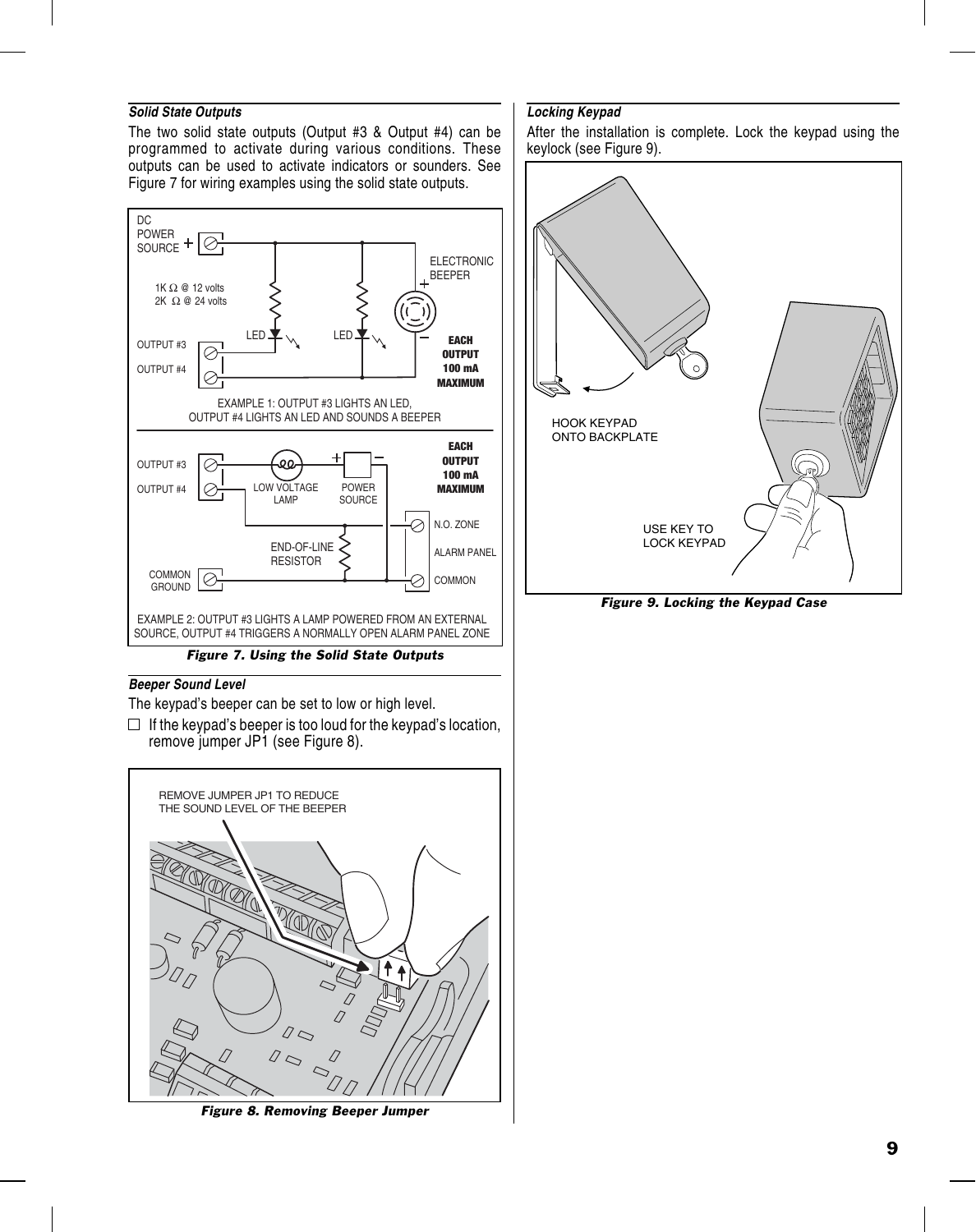# *AK-11 OPERATION*

- ✓ Users of the AK-11 have up to 40 seconds to key in their entry code.
- ✓ Up to eight seconds are allowed between each keystroke.
- ✓ All digits of the entry code must be entered. Example: If the code is 0042, the user must enter "0 0 4 2".
- $\checkmark$  If the wrong key is pressed, pressing the  $\star$  key will reset the keypad. The correct code can then be re-entered.
- ✓ After a correct code is entered, the red LED will turn green and the programmed relay will activate for the programmed time.
- ✓ If the number of incorrect codes entered exceeds the keypad lockout count, the yellow LED will light, indicating that the keypad is locked out. The lockout will remain for one minute.
- ✓ After a valid code has been entered, it will be unusable until the anti-passback time expires.



*Figure 10. Operating AK-11*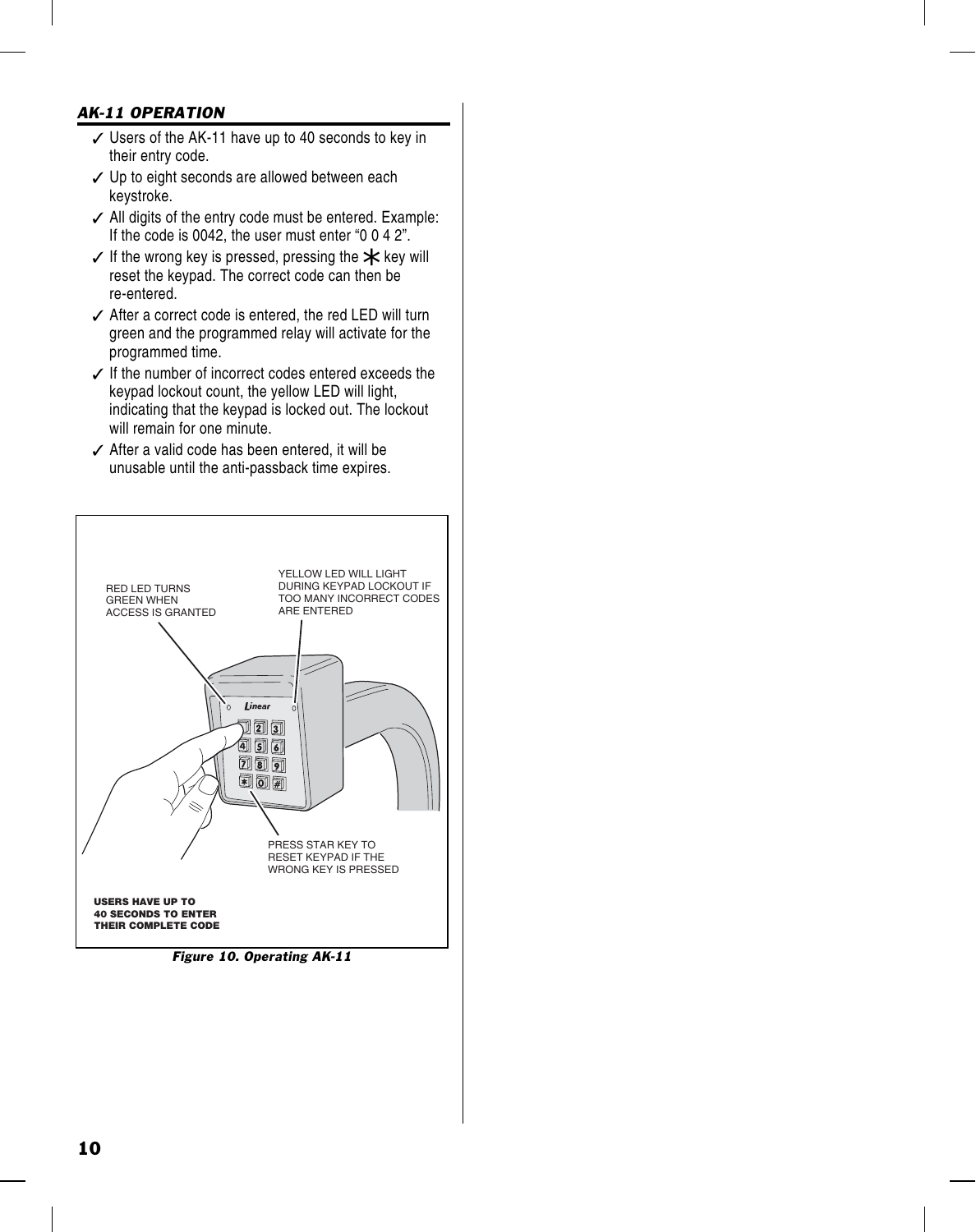| <b>NAME</b> | <b>ADDRESS OR APARTMENT NUMBER</b> | <b>ENTRY CODE</b> | <b>RELAY NUMBER</b>  |                      |
|-------------|------------------------------------|-------------------|----------------------|----------------------|
|             |                                    |                   | $\Diamond$ 1 Timed   | $\Diamond$ 2 Timed   |
|             |                                    |                   | ♦1 Toggled           | $\Diamond$ 2 Toggled |
|             |                                    |                   | $\Diamond$ 1 Timed   | $\Diamond$ 2 Timed   |
|             |                                    |                   | ♦1 Toggled           | $\Diamond$ 2 Toggled |
|             |                                    |                   | $\diamond$ 1 Timed   | $\Diamond$ 2 Timed   |
|             |                                    |                   | $\Diamond$ 1 Toggled | $\Diamond$ 2 Toggled |
|             |                                    |                   | $01$ Timed           | $\Diamond$ 2 Timed   |
|             |                                    |                   | ♦1 Toggled           | $\Diamond$ 2 Toggled |
|             |                                    |                   | $01$ Timed           | $\Diamond$ 2 Timed   |
|             |                                    |                   | ♦1 Toggled           | $\Diamond$ 2 Toggled |
|             |                                    |                   | $\lozenge$ 1 Timed   | $\Diamond$ 2 Timed   |
|             |                                    |                   | ♦1 Toggled           | $\Diamond$ 2 Toggled |
|             |                                    |                   | $01$ Timed           | $\Diamond$ 2 Timed   |
|             |                                    |                   | ♦1 Toggled           | $\Diamond$ 2 Toggled |
|             |                                    |                   | $01$ Timed           | $\Diamond$ 2 Timed   |
|             |                                    |                   | ♦1 Toggled           | $\Diamond$ 2 Toggled |
|             |                                    |                   | $01$ Timed           | $\Diamond$ 2 Timed   |
|             |                                    |                   | ♦1 Toggled           | $\Diamond$ 2 Toggled |
|             |                                    |                   | $\Diamond$ 1 Timed   | $\Diamond$ 2 Timed   |
|             |                                    |                   | ♦1 Toggled           | $\Diamond$ 2 Toggled |
|             |                                    |                   | $\diamond$ 1 Timed   | $\Diamond$ 2 Timed   |
|             |                                    |                   | ♦1 Toggled           | $\Diamond$ 2 Toggled |
|             |                                    |                   | $\diamond$ 1 Timed   | $\Diamond$ 2 Timed   |
|             |                                    |                   | ♦1 Toggled           | $\Diamond$ 2 Toggled |
|             |                                    |                   | $\diamond$ 1 Timed   | $\Diamond$ 2 Timed   |
|             |                                    |                   | ♦1 Toggled           | $\Diamond$ 2 Toggled |
|             |                                    |                   | $01$ Timed           | $\Diamond$ 2 Timed   |
|             |                                    |                   | $\Diamond$ 1 Toggled | $\Diamond$ 2 Toggled |
|             |                                    |                   | $\lozenge$ 1 Timed   | $\Diamond$ 2 Timed   |
|             |                                    |                   | $\Diamond$ 1 Toggled | $\Diamond$ 2 Toggled |
|             |                                    |                   | $\diamond$ 1 Timed   | $\Diamond$ 2 Timed   |
|             |                                    |                   | $\Diamond$ 1 Toggled | $\Diamond$ 2 Toggled |
|             |                                    |                   | $\lozenge$ 1 Timed   | $\Diamond$ 2 Timed   |
|             |                                    |                   | ♦1 Toggled           | $\Diamond$ 2 Toggled |
|             |                                    |                   | $\Diamond$ 1 Timed   | $\Diamond$ 2 Timed   |
|             |                                    |                   | $\Diamond$ 1 Toggled | $\Diamond$ 2 Toggled |
|             |                                    |                   | $\Diamond$ 1 Timed   | $\Diamond$ 2 Timed   |
|             |                                    |                   | ♦1 Toggled           | $\Diamond$ 2 Toggled |